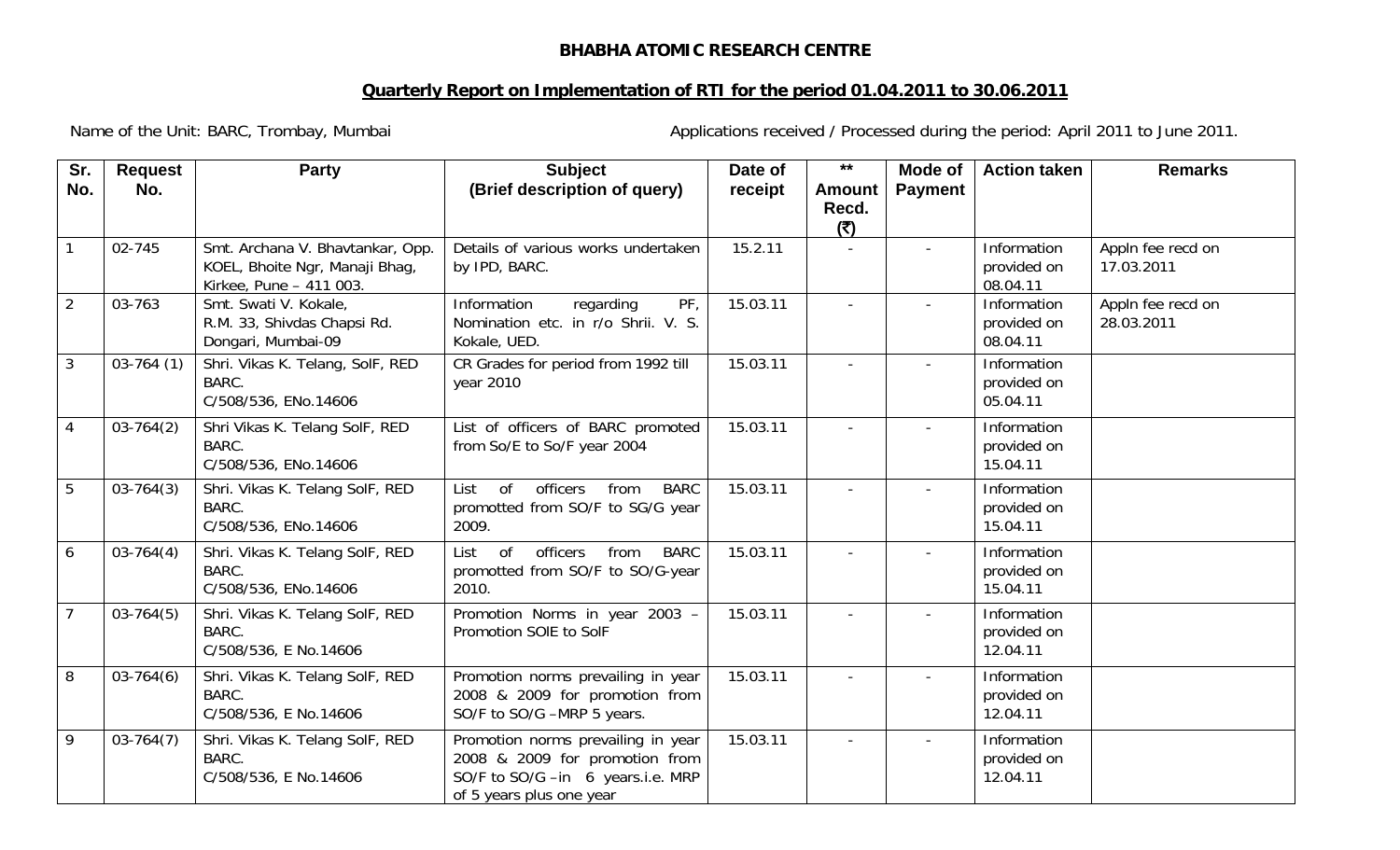| Sr. | <b>Request</b> | <b>Party</b>                                                                                                                                          | <b>Subject</b>                                                                                               | Date of  | $***$                         | Mode of        | <b>Action taken</b>                    | <b>Remarks</b>                        |
|-----|----------------|-------------------------------------------------------------------------------------------------------------------------------------------------------|--------------------------------------------------------------------------------------------------------------|----------|-------------------------------|----------------|----------------------------------------|---------------------------------------|
| No. | No.            |                                                                                                                                                       | (Brief description of query)                                                                                 | receipt  | <b>Amount</b><br>Recd.<br>(5) | <b>Payment</b> |                                        |                                       |
| 10  | $03 - 764(8)$  | Shri. Vikas K. Telang SolF, RED<br>BARC. C/508/536, E No.14606                                                                                        | Promotion record of two officers<br>from RED                                                                 | 15.03.11 |                               |                | Information<br>provided on<br>05.04.11 |                                       |
| 11  | 03-765         | Shri. Bharat K. Harijan, T-11, 29-<br>G, Anukiran Colony, Rawatbhata,<br>Bhabhanagar, Chitorhgarh.<br>PIN-323307                                      | Application for the post of Helper 'A'<br>(cm)                                                               | 16.03.11 | $\sim$                        |                | Information<br>provided on<br>07.04.11 | Replied in Hindi                      |
| 12  | 03-766         | Shri S. K. H. Auluck,<br>14, Malayagiri, A-nagar,<br>Mumbai - 94.                                                                                     | Clarification regarding accountability<br>for delay in decision making as per<br>DoPT orders dated 16.2.2004 | 17.3.11  |                               |                | Information<br>provided on<br>08.04.11 | Recd. u/s6(3) from PIO,<br><b>DAE</b> |
| 13  | 03-767         | Shri Anshul Agarwal, Flat No. 13,<br>Doctor's Hostel No. 1, BMHRC<br>Campus, Bhopal - 462038                                                          | Salary/Stipend to Resident Doctors<br>working in BARC Hospital                                               | 18.3.11  |                               |                | Information<br>provided on<br>07.04.11 |                                       |
| 14  | $03 - 768(1)$  | Smt. Neha Varun Gupta, 12-B,<br>Dhawalgiri, A-nagar, Mumbai -<br>94.                                                                                  | Inf. regarding FIR against Shri<br>Surender Kumar, SO/H, WMD, u/s.<br>498 (A)                                | 21.3.11  |                               |                | Information<br>provided on<br>18.04.11 |                                       |
| 15  | $03-768(2)$    | Smt. Neha Varun Gupta, 12-B,<br>Dhawalgiri, A-nagar, Mumbai -<br>94.                                                                                  | Inf. regarding complaint against<br>BARC officials who is running<br>business.                               | 21.3.11  |                               |                | Information<br>provided on<br>18.04.11 |                                       |
| 16  | $03-768(3)$    | Smt. Neha Varun Gupta, 12-B,<br>Dhawalgiri, A-nagar, Mumbai -<br>94.                                                                                  | Certified copies of leave record,<br>official tour, etc.                                                     | 21.3.11  |                               |                | Information<br>provided on<br>08.04.11 |                                       |
| 17  | $03-768(4)$    | Smt. Neha Varun Gupta, 12-B,<br>Dhawalgiri, A-nagar, Mumbai -<br>94.                                                                                  | Certified copies of IPRs                                                                                     | 21.3.11  |                               |                | Information<br>provided on<br>15.04.11 |                                       |
| 18  | 03-769         | Shri Amit. K Chouksey, H. No. 69,<br>Ground Floor, 6 <sup>th</sup> main, 18 <sup>th</sup> A-<br>cross, NS Palya, BTM 2 stage,<br>Bangalore - 560 076. | Additional qualification                                                                                     | 21.3.11  |                               |                | Information<br>provided on<br>01.04.11 |                                       |
| 19  | 03-770         | Shri Manoj Krishna Tarale,<br>Sukhwani Residency, Ganesh<br>Nagar, Dapodi, Pune -411 012.                                                             | Inf. regarding clearance of bill for<br>work carried out in BARC                                             | 23.3.11  |                               |                | Information<br>provided on<br>25.04.11 |                                       |
| 20  | 03-771         | Shri D. K. Ram, Qtr. No. B-36/5,<br>RRCAT Col., Indore (MP), Pin -<br>452 013.                                                                        | Additional qualifications                                                                                    | 23.3.11  |                               |                | Information<br>provided on<br>13.04.11 |                                       |
| 21  | 03-772         | Shri Srinivasa B. R., #27, Railway                                                                                                                    | Duties of Nurse, Pharmacist, etc                                                                             | 23.3.11  |                               |                | Information                            |                                       |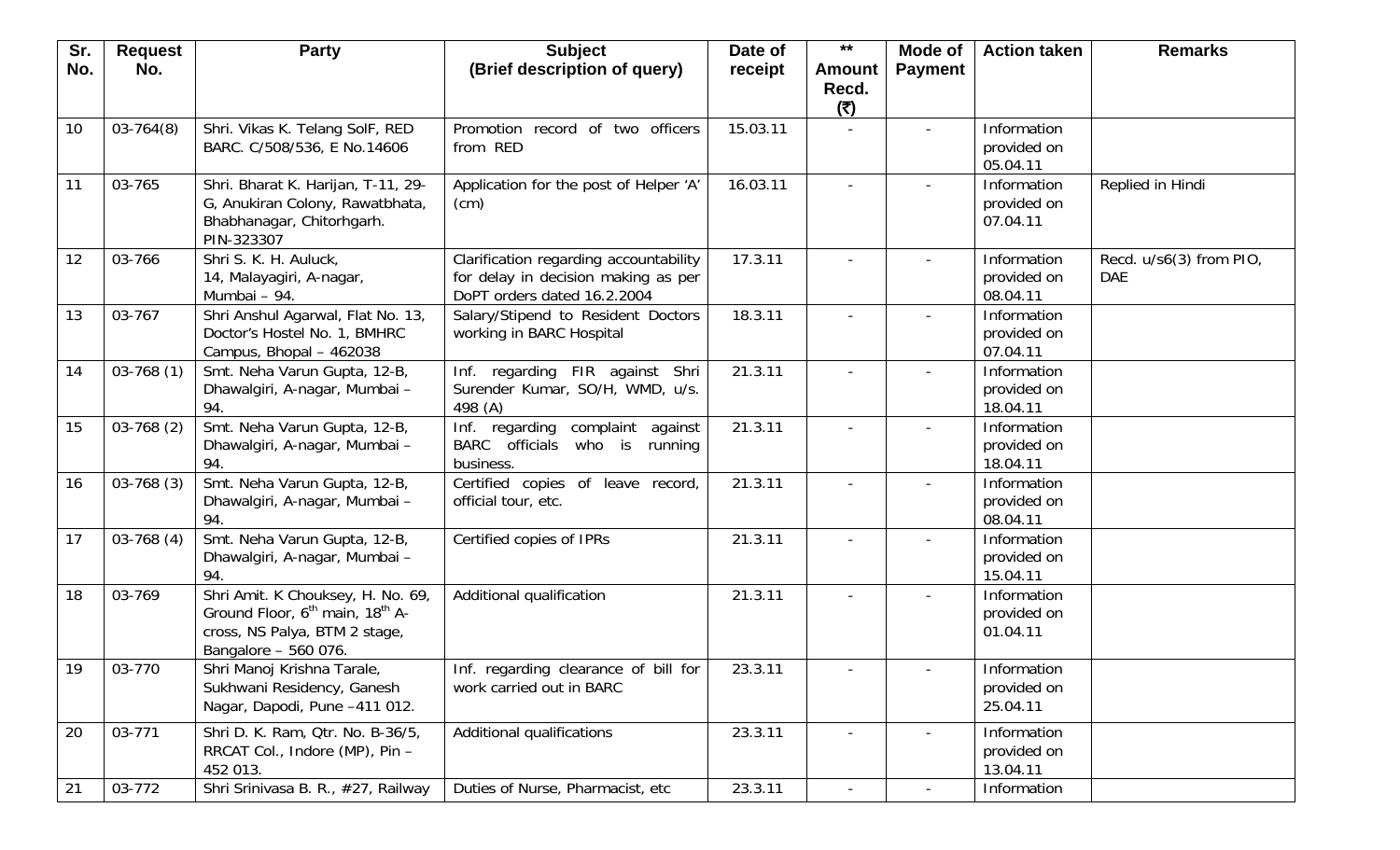| Sr. | <b>Request</b> | <b>Party</b>                                                                                                            | <b>Subject</b>                                                                         | Date of  | $***$                         | Mode of                  | <b>Action taken</b>                                              | <b>Remarks</b>                                                          |
|-----|----------------|-------------------------------------------------------------------------------------------------------------------------|----------------------------------------------------------------------------------------|----------|-------------------------------|--------------------------|------------------------------------------------------------------|-------------------------------------------------------------------------|
| No. | No.            |                                                                                                                         | (Brief description of query)                                                           | receipt  | <b>Amount</b><br>Recd.<br>(5) | <b>Payment</b>           |                                                                  |                                                                         |
|     |                | <b>Qtrs, Vontikoppal Rly. Colony</b><br>(VRC), Yadavagiri, Mysore- 570<br>020, Karnataka                                |                                                                                        |          |                               |                          | provided on<br>15.04.11                                          |                                                                         |
| 22  | 03-773         | Shri Satyajeet Sagavkar, 003,<br>Yash-Amber CHS, Plot 155-156,<br>Sector 10, New Panvel, Tal -<br>Panvel, Dist. Raigad. | Result of cat-II Trainee Selection.                                                    | 23.3.11  |                               |                          | Information<br>provided on<br>01.06.11                           | Clarification regarding<br>query recd. on $06.5.11 -$<br>file re-opened |
| 23  | 03-774         | Shri Akash Saraf, CDM, BARC,<br>Trombay, Mumbai - 400 085.                                                              | Promotion<br>acquiring<br>higher<br>on<br>qualifications                               | 24.3.11  |                               | $\overline{\phantom{a}}$ | Information<br>provided on<br>18.05.11                           | Interim reply on 21.04.11                                               |
| 24  | 03-775         | Smt. Neha Varun Gupta, 12-B,<br>Dhawalgiri, A-nagar, Mumbai -<br>94.                                                    | Details<br>of<br>products/<br>services<br>provided to BARC by M/s. Varun<br>Udyog etc. | 28.3.11  |                               |                          | Information<br>provided on<br>20.04.11                           |                                                                         |
| 25  | 03-776         | Shri J.R.S. Reddy, C-5-1/6, D. No.<br>224, HWPM Colony,<br>Aswapuram - 507 116.                                         | Criteria for payment of PRIS (G)                                                       | 29.3.11  |                               |                          | Information<br>provided on<br>25.04.11                           | Recd. u/s 6(3) from PIO,<br><b>DAE</b>                                  |
| 26  | 03-777         | Shri A. I. Kirmani, House No. 12,<br>Room No. 1, Adhchini Village,<br>New Delhi - 17.                                   | OCES/DGFS-2010<br>for<br>non-Gate<br>categeria                                         | 29.3.11  |                               | $\overline{\phantom{a}}$ | Information<br>provided on<br>19.04.11                           |                                                                         |
| 27  | 03-778         | Kum. Abhilasha Khare, House No.<br>12, Room No. 1, Adhchini Village,<br>New Delhi - 17.                                 | Cut-off of OCES/DGFS - 2010 -<br><b>Electrical Engineering Discipline</b>              | 29.3.11  |                               |                          | Information<br>provided on<br>19.04.11                           |                                                                         |
| 28  | 03-779         | Shri Ramesh Verma, 10, Bindal<br>Dharamshala Market, Bazat<br>Vakilan, Hisar - 125 001, Hariyana                        | Rules for instalation of X-ray, C.T.<br>Scan, MRI Machine etc.                         | 29.3.11  |                               |                          | Trd. $u/s$ $6(3)$<br>to PIO, RMC<br>and PIO, AERB<br>on 01.04.11 | Recd. u/s 6(3) from PO,<br>Hissar.                                      |
| 29  | 03-780         | Shri Sunil Kumar Sahoo, SO/C,<br>TPD, 3-110-H, Mod Lab, BARC                                                            | Criteria for awailing CHSS facility.                                                   | 30.3.11  |                               |                          | Information<br>provided on<br>21.04.11                           | Recd. u/s 6(3) from PIO,<br>DC&SE                                       |
| 30  | 04-781         | Shri R.C. Nadar, Room No.1/4,<br>Janata Nagar, P.Y. Thorat Marg,<br>Chembur, Mumbai-400089                              | Clarification reg. Pay fixation                                                        | 05.04.11 | $10/- +$<br>20/-DC            | <b>IPO</b>               | Information<br>provided on<br>21.04.11                           |                                                                         |
| 31  | 04-782         | Shri S. R. Pathak, Attendant/A,<br>TSH, A'nagar, Mumbai - 94.                                                           | OM<br>dated<br>Implementation of<br>12.03.10 - revision of pay scales.                 | 06.04.11 | $10/-$                        | Cash                     | Information<br>provided on<br>29.04.11                           |                                                                         |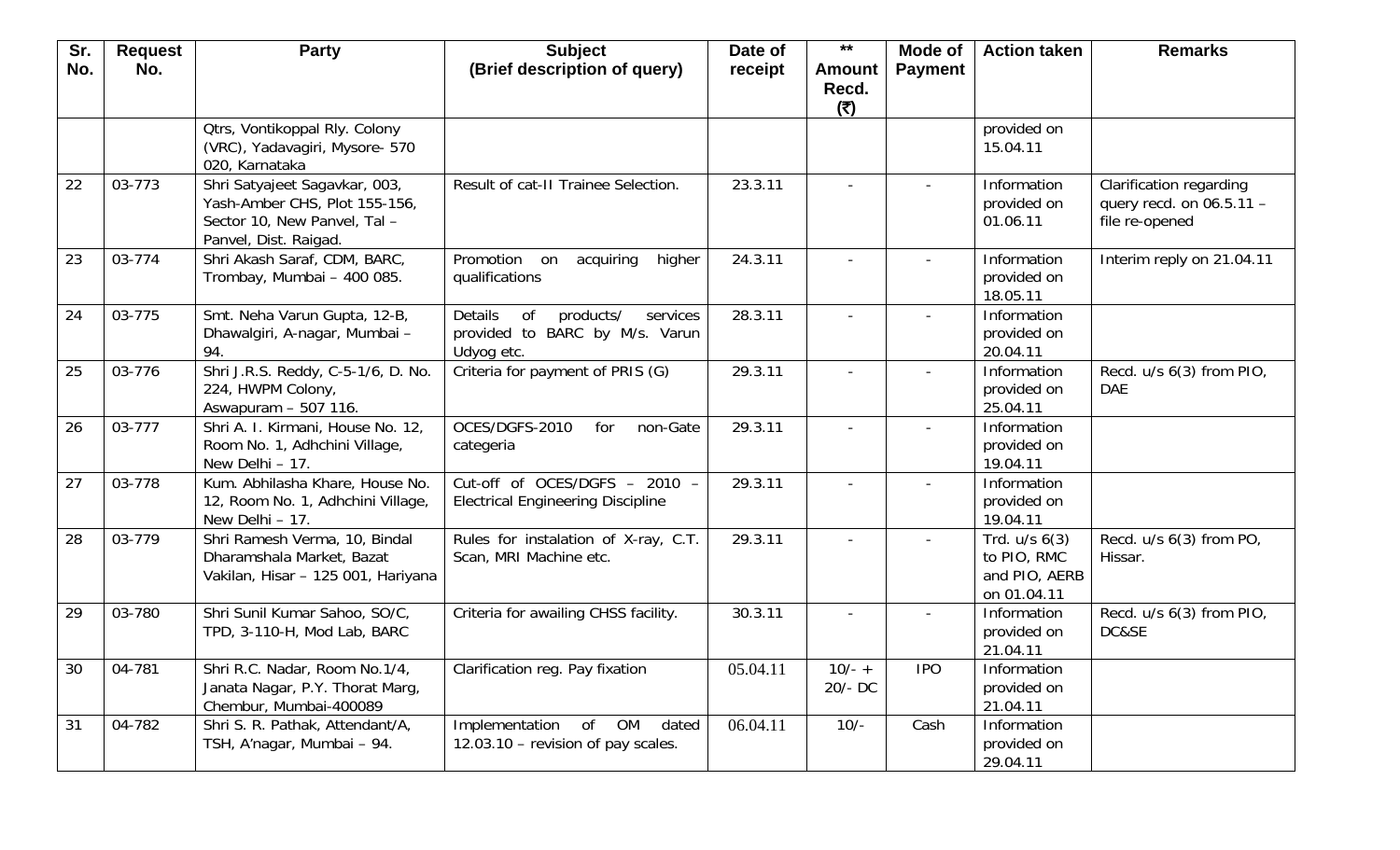| Sr. | <b>Request</b> | <b>Party</b>                                                                                  | <b>Subject</b>                                                                                                   | Date of  | $***$                         | Mode of        | <b>Action taken</b>                    | <b>Remarks</b>                              |
|-----|----------------|-----------------------------------------------------------------------------------------------|------------------------------------------------------------------------------------------------------------------|----------|-------------------------------|----------------|----------------------------------------|---------------------------------------------|
| No. | No.            |                                                                                               | (Brief description of query)                                                                                     | receipt  | <b>Amount</b><br>Recd.<br>(5) | <b>Payment</b> |                                        |                                             |
| 32  | 04-783         | Smt. Archana V. Bhavtankar, Opp.<br>KOEL, Bhoite Nagar, Manaji Bag,<br>Kirker, Pune- 411 003. | Various<br>Tender<br>work<br>selection<br>criteria                                                               | 06.04.11 | No fee                        |                | Information<br>provided on<br>29.04.11 | File closed on $18.5.11 -$ fee<br>not recd. |
| 33  | 04-784         | Dr. A. Sankaranarayanan, SO/E,<br>ACD, BARC                                                   | CR Gradings                                                                                                      | 06.04.11 | 10                            | Cash           | Information<br>provided on<br>29.04.11 |                                             |
| 34  | 04-785         | Shri Gupta J. M., Attendant/A,<br><b>TSH</b>                                                  | Implementation of OM<br>dated<br>12.3.10 - Revision of pay scales.                                               | 06.04.11 | 10                            | Cash           | Information<br>provided on<br>05.05.11 |                                             |
| 35  | 04-786         | Shri Ashish K. Tiwary,<br>Attendant/A, TSH, A'nagar,<br>Mumbai - 94.                          | Implementation of OM<br>dated<br>12.3.10 - Revision of<br>pay<br>scales/Rect. Rules                              | 06.04.11 | 10                            | Cash           | Information<br>provided on<br>05.05.11 |                                             |
| 36  | 04-787         | Shri A. Venkatesan, Attendant/A,<br>TSH, A'nagar, Mumbai - 94.                                | Implementation of OM<br>dated<br>12.3.10 - Revision of<br>pay<br>scales/Rect. Rules                              | 06.04.11 | 10                            | Cash           | Information<br>provided on<br>05.05.11 |                                             |
| 37  | 04-788         | Shri N. M. Gandhi, RB&HSD, BARC                                                               | Reg. Complaint w.r.t Scientific<br>misconduct by Ms. G. Bhagirathi,<br><b>RBHSD</b>                              | 07.04.11 | $10 +$<br>2DC                 | Cash           | Information<br>provided on<br>29.04.11 |                                             |
| 38  | 04-789         | Shri Akash M. Saraf<br>SO/C, CDM, BARC                                                        | Enquiry conducted by CvO - Interior<br>Qualify of plywood filted in Deptt,<br><b>BARC</b>                        | 08.04.11 | $10 +$<br>114 DC              | Cash           | Information<br>provided on<br>09.05.11 |                                             |
| 39  | 04-790         | Shri S. G. Kharat K-10, BARC<br>Quarters, Old Mandala, Trombay<br>Mumbai - 88                 | Leave Record & details of Promotion<br>to the employer.                                                          | 11.04.11 | 10                            | <b>IPO</b>     | Information<br>provided on<br>27.04.11 |                                             |
| 40  | 04-791         | Shri D.G.Juwatkar, CIRUS /<br>RRMD, BARC Trombay, Mumbai -<br>85                              | Officer for<br>Apptt. of Election<br>election of members of BARC Co-op.<br><b>Credit Society</b>                 | 15.04.11 | 10                            | Cash           | Information<br>provided on<br>28.04.11 |                                             |
| 41  | 04-792         | Shri D.G.Juwatkar, CIRUS /<br>RRMD, BARC Trombay, Mumbai -<br>85                              | Copy of report of Committee<br>appointed for revision of Pay Scale<br>of staff of BARC Co-Op. Credit<br>Society. | 15.04.11 | 10                            | Cash           | Information<br>provided on<br>28.04.11 |                                             |
| 42  | 04-793         | Shri V. M. Kulkarni SO/F, PCCTS /<br>NA & BTD, BARC, Trombay.<br>Mumbai - 85                  | <b>Certified Copies of ACRs</b>                                                                                  | 18.4.11  | $10 +$<br>348 DC              | Cash           | Information<br>provided on<br>27.04.11 |                                             |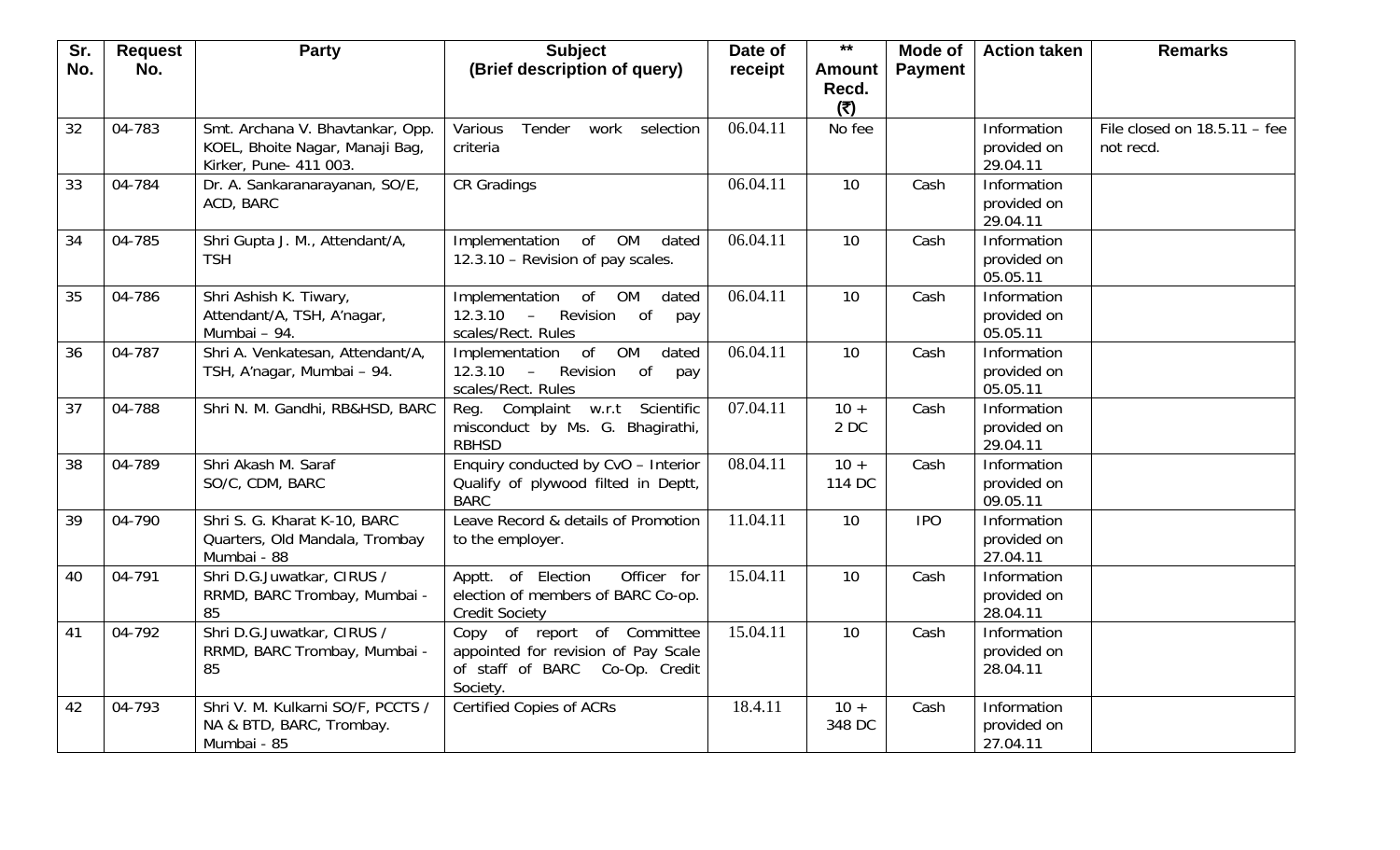| Sr.<br>No. | <b>Request</b><br>No. | <b>Party</b>                                                                                                     | <b>Subject</b><br>(Brief description of query)                                                                              | Date of<br>receipt | $***$<br><b>Amount</b>  | Mode of<br><b>Payment</b> | <b>Action taken</b>                    | <b>Remarks</b>                         |
|------------|-----------------------|------------------------------------------------------------------------------------------------------------------|-----------------------------------------------------------------------------------------------------------------------------|--------------------|-------------------------|---------------------------|----------------------------------------|----------------------------------------|
|            |                       |                                                                                                                  |                                                                                                                             |                    | Recd.<br>(5)            |                           |                                        |                                        |
| 43         | 04-794                | M. K. Tarale, Sukhwani,<br>Residensy, Ganesh Nagar,<br>Dapodi, Pune - 411012                                     | Action taken on Letter<br>dtd. 1401.2011 to<br>Shri R K Garg, SO/G<br>IPD etc.                                              | 20.4.11            | 10                      | <b>DD</b>                 | Information<br>provided on<br>20.05.11 |                                        |
| 44         | 04-795                | Shri Vikas .K. Telang,<br>SO/F, RED, BARC                                                                        | Copies of ACRs/APARs from 1992 to<br>2011.                                                                                  | 21.4.11            | $10 +$<br>306 DC        | Cash                      | Information<br>provided on<br>29.04.11 |                                        |
| 45         | 04-796                | Shri R. Shankar, IC No. 6048,<br>SA/D, RPSD, RPG, IGCAR,<br>Kalpkkam-603102                                      | Guidelines<br>for<br>promotion<br>on<br>acquiring higher qualification                                                      | 25.04.11           | Paid at<br><b>IGCAR</b> |                           | Information<br>provided on<br>11.05.11 |                                        |
| 46         | $04-797(1)$           | Shri Vikas K. Telang, SO/F, RED,<br><b>BARC</b>                                                                  | Minutes of OCR meeting held in<br>RED year 2010                                                                             | 25.04.11           | 10                      | Cash                      | Information<br>provided on<br>18.05.11 |                                        |
| 47         | $04-797(2)$           | Shri Vikas K. Telang, SO/F, RED,<br><b>BARC</b>                                                                  | Internal Papers/notings reg transfer<br>to RED                                                                              | 25.04.11           | $10 +$<br>20 DC         | Cash                      | Information<br>provided on<br>13.05.11 |                                        |
| 48         | $04-797(3)$           | Shri Vikas K. Telang, SO/F, RED,<br><b>BARC</b>                                                                  | List of names & transfer order of<br>officers transfered from/to RED to<br>other Section of RED                             | 25.04.11           | 10                      | Cash                      | Information<br>provided on<br>13.05.11 |                                        |
| 49         | $04-797(4)$           | Shri Vikas K. Telang, SO/F, RED,<br><b>BARC</b>                                                                  | Copy of office order designating<br>officer asOfficer-in-charge,<br><b>PLC</b><br>based DCS                                 | 25.04.11           | 10                      | Cash                      | Information<br>provided on<br>13.05.11 |                                        |
| 50         | $04-797(5)$           | Shri Vikas K. Telang, SO/F, RED,<br><b>BARC</b>                                                                  | List of names of officers from RED<br>promoted from SO/F to SO/G in<br>min. residency period of 5 years and<br>also 6 years | 25.04.11           | 10                      | Cash                      | Information<br>provided on<br>13.05.11 |                                        |
| 51         | 04-798                | Smt. Vaddi Satyavathi,<br>C/o Yadalapalli Mavullu,<br>Talukulavari Kalem, Attili Post &<br>Mandal W.G. Dist-A.P. | Salary particulars of Shri V.S.<br>Murrhy, SO, BARC                                                                         | 26.04.11           | 10                      | <b>IPO</b>                | Information<br>provided on<br>11.05.11 |                                        |
| 52         | 04-799                | Dr. P. Somasundaram, No. 59, 4th<br>Street, DAE Township,<br>Kalpakkam-603102                                    | <b>Details of Medical Doctors</b>                                                                                           | 27.04.11           | Paid at<br><b>DAE</b>   |                           | Information<br>provided on<br>11.05.11 | Recd. u/s 6(3) from PIO,<br><b>DAE</b> |
| 53         | 04-800                | Shri P.L.N. Reddy, D No. 54/-12-<br>17/10, Banu Nager, Near Govt.<br>Krishna College, H.B. Colony,               | Information Reg. X-Ray Technicialns<br>working in DAE                                                                       | 29.04.11           | Paid at<br><b>DAE</b>   |                           | Information<br>provided on<br>25.05.11 | Recd. u/s6 (3) from PIO,<br><b>DAE</b> |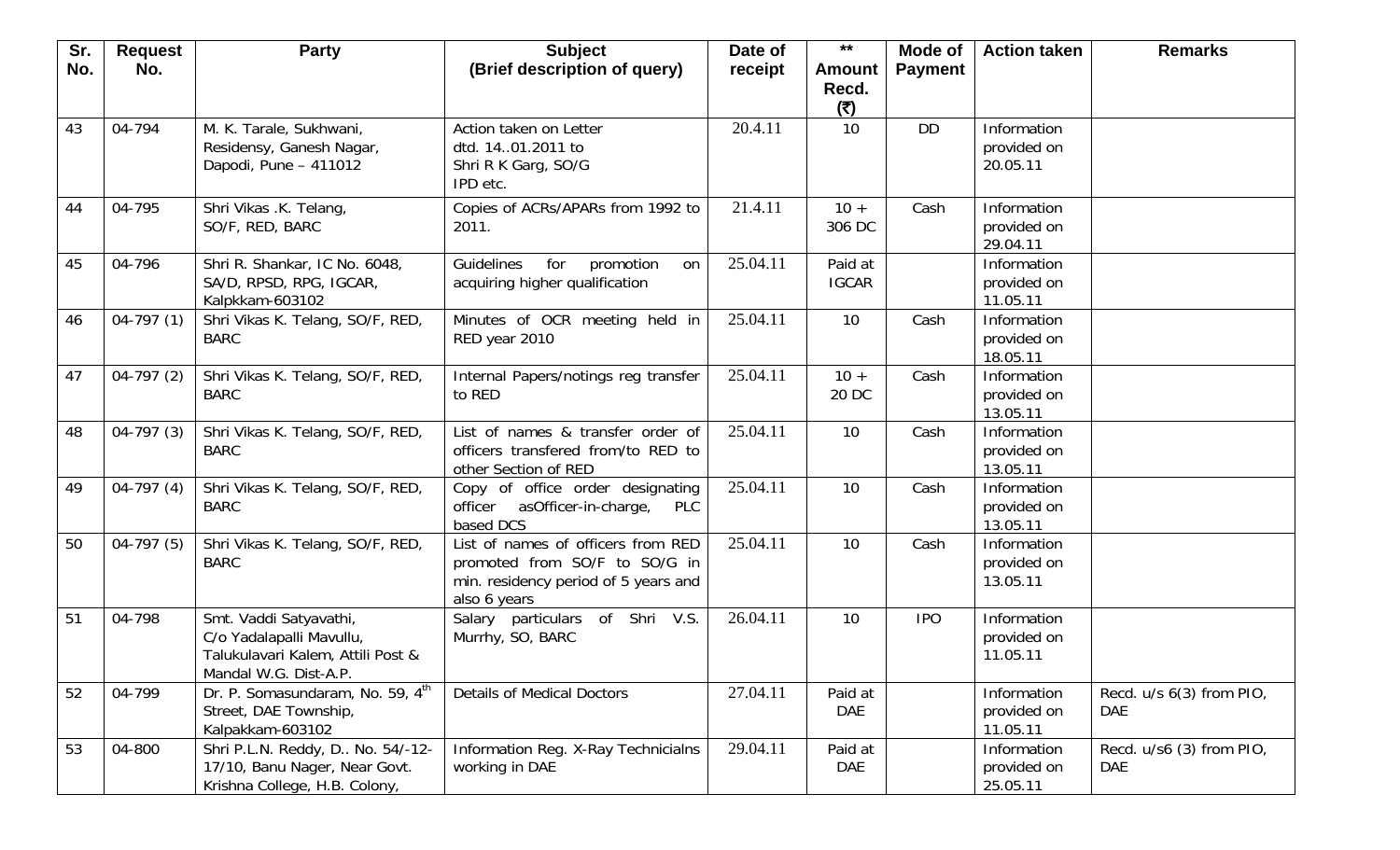| Sr. | <b>Request</b> | <b>Party</b>                                                                                                                                                                        | <b>Subject</b>                                                                                                                 | Date of  | $***$                         | <b>Mode of</b> | <b>Action taken</b>                    | <b>Remarks</b>                                                       |
|-----|----------------|-------------------------------------------------------------------------------------------------------------------------------------------------------------------------------------|--------------------------------------------------------------------------------------------------------------------------------|----------|-------------------------------|----------------|----------------------------------------|----------------------------------------------------------------------|
| No. | No.            |                                                                                                                                                                                     | (Brief description of query)                                                                                                   | receipt  | <b>Amount</b><br>Recd.<br>(5) | <b>Payment</b> |                                        |                                                                      |
|     |                | Post, Vishakhapatnam-530022                                                                                                                                                         |                                                                                                                                |          |                               |                |                                        |                                                                      |
| 54  | 05-801         | Shri A.K. Mahato, B-100<br>Saraswati Block, RMP Colony,<br>Yelwal P.O.,<br>Mysore-571130                                                                                            | Procedure followed to solve the<br>anomally in fixation of pay                                                                 | 02.05.11 | $10 +$<br>40 DC               | <b>IPO</b>     | Information<br>provided on<br>31.05.11 |                                                                      |
| 55  | 05-802         | Shri Navkiran Singh & Associates<br>Adwocutes, 516, Sector-11-B,<br>Chandigarh-160011                                                                                               | Package to provide relief to victims<br>of 1984 riots                                                                          | 02.05.11 | Paid at<br><b>MHA</b>         |                | Information<br>denied on<br>19.5.11    | Association - not citizen                                            |
| 56  | 05-803         | Shri Gajanand Tanwar,<br>V.P. Anushakti, Dr. Ambedkar<br>SC/ST Empl. Welfare Association.,<br>(Canteen<br>RAPS-3&4,<br>)Rawatbhata, P.O. Anushakti, Via<br>Kota,<br>Rajastan-323303 | Information reg. Advt 5/2005 for<br>rectt of Helper (CM)                                                                       | 03.05.11 | Paid at<br><b>RAPS</b>        |                | Information<br>provided on<br>10.06.11 | Recd. u/s6(3) from PIO,<br><b>NPCIL</b><br>File re-opened on 31.5.11 |
| 57  | 05-804         | Shri K.C. Meena,<br>Type III/23H, Anupratap Colony,<br>P.O. Bhabha Nagar, Via Kota,<br>Rawatbhatta, Rajastan-323303                                                                 | Promotion of SO/C to SO/D from<br>2003<br>2010<br>to<br>in<br>various<br>organisation                                          | 03.05.11 | Paid at<br><b>RAPS</b>        |                | Information<br>provided on<br>02.06.11 | Recd. u/s 6(3) from PIO,<br><b>NPCIL</b>                             |
| 58  | 05-805         | Shri Vikas K. Telang,<br>SO/F, RED, BARC                                                                                                                                            | Section<br>Presentation<br>by<br>Instr<br>submmited in April to Jun 2007,<br><b>DPRC</b>                                       | 05.05.11 | 10                            | Cash           | Information<br>provided on<br>31.05.11 |                                                                      |
| 59  | 05-806         | Shri E.P. Dhanadas<br>377, Shreeniketan, 9 <sup>th</sup> Cross Road,<br>Chembur, Mumbai-71.                                                                                         | Cause of death of Shri E.P.N. Kurup                                                                                            | 05.05.11 | 10                            | <b>IPO</b>     | Information<br>provided on<br>24.05.11 |                                                                      |
| 60  | 05-807         | M. K. Tarale, Sukhwani,<br>Residensy, Ganesh Nagar,<br>Dapodi, Pune - 411012                                                                                                        | Inf. regarding clearance of bill for<br>work carried out in BARC                                                               | 11.05.11 | 10                            | <b>DD</b>      | Information<br>provided on<br>10.06.11 |                                                                      |
| 61  | 05-808         | Smt. P. Mohansundari, PS(NS)<br>BRIT, D-20, Nalanda, A-nagar,<br>Mumbai - 94.                                                                                                       | Upgradation of post of Sr. PS (NS)                                                                                             | 11.05.11 | Paid at<br><b>DAE</b>         |                | Information<br>provided on<br>03.06.11 | Recd. u/s6(3) from PIO,<br><b>DAE</b>                                |
| 62  | 05-809         | Shri R. P. Thorat, A/104, Shri<br>Shivsai Palace, Siddharth Ngr,<br>Vasind (W), Tal.- Shahapur, Dist.<br>Thane - 421 604.                                                           | Imfluence Zone and restriction on<br>development of buildings from the<br>periphery of BARC plot situated at<br>Mahul village. | 13.05.11 | 10                            | <b>PO</b>      | Information<br>provided on<br>07.06.11 | Fee reced. on 6.6.11                                                 |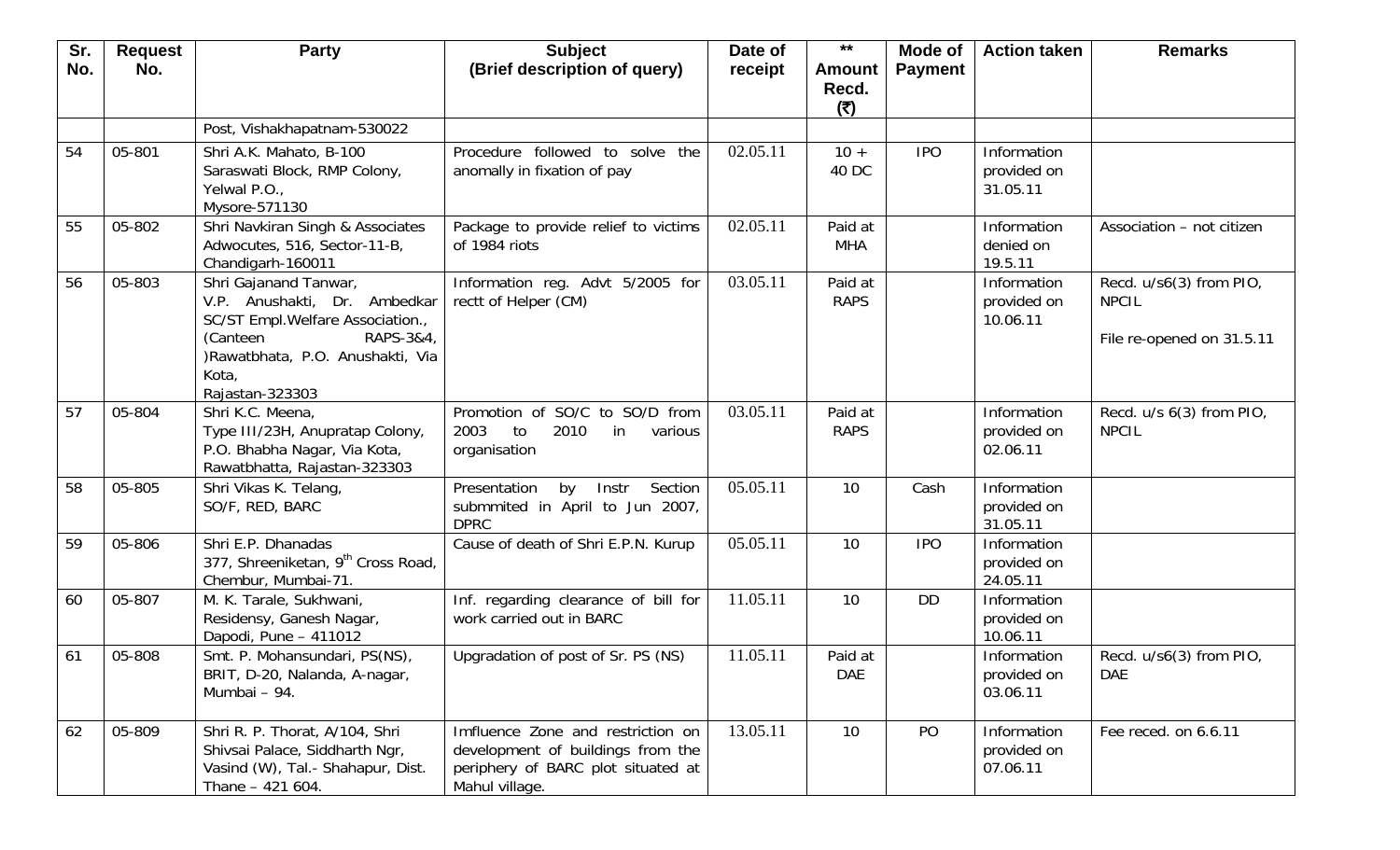| Sr.<br>No. | <b>Request</b><br>No. | <b>Party</b>                                                                                                                                  | <b>Subject</b><br>(Brief description of query)                                          | Date of<br>receipt | $***$<br><b>Amount</b><br>Recd.<br>(5) | <b>Mode of</b><br><b>Payment</b> | <b>Action taken</b>                            | <b>Remarks</b> |
|------------|-----------------------|-----------------------------------------------------------------------------------------------------------------------------------------------|-----------------------------------------------------------------------------------------|--------------------|----------------------------------------|----------------------------------|------------------------------------------------|----------------|
| 63         | 05-810                | Dr. Satish Mishra, 104,<br>Akashganga, A-nagar,<br>Mumbai - 94.                                                                               | Policy of Rectt section reg. filling of<br>vacancies which have not been<br>advertised. | 13.05.11           | 10                                     | <b>DD</b>                        | Information<br>provided on<br>07.06.11         |                |
| 64         | 05-811                | Shri Umesh G. Vinarkar<br>E&CL, CDM, BARC, Trombay,<br>Mumbai - 85.                                                                           | Present promotion norms                                                                 | 13.05.11           | 10                                     | Cash                             | Information<br>provided on<br>19.05.11         |                |
| 65         | 05-812                | Shri V. R. Jadhav,<br>T/G, B-21, M.B.D., Mod Lab, BARC                                                                                        | Certified copies of ACRs                                                                | 19.05.11           | 10                                     | Cash                             | Information<br>provided on<br>13.06.11         |                |
| 66         | 05-813                | Shri R.R. Wallabhdas, B-8, 3rd<br>floor, Snehachandra CHS,<br>Savarkar Road, Dombivali(E)-<br>421201                                          | Financial<br>upgradation<br>under<br>ACP/MACP                                           | 19.5.11            | 10                                     | <b>IPO</b>                       | Information<br>provided on<br>20.06.11         |                |
| 67         | 05-814                | Shri Satya Prakash Sai,<br>Admn.Officer, Mines-II Secn.<br>R.NO.302 'D' Wing, Shastri<br>Bhawan, Dr. Rajendra Prasad<br>Rd., New Delhi-110001 | Recruitment Rules & pay scales of<br>Admn.Officer in PB-2                               | 24.5.11            | 10                                     | <b>IPO</b>                       | Trd. $u/s$ $6(3)$<br>to PIO, DAE<br>on 10.6.11 |                |
| 68         | 05-815                | Dr. Vivek Monteiro,<br>Koken Bachao Samiti,<br>CITU Bhandup Kendra,<br>Sangharsh, Quarry Rd, Bhandup,<br>Mumbai-78                            | Inf. reg. Spent Fuel Reprocessing<br>plant                                              | 30.05.11           | 10                                     | <b>IPO</b>                       | Information<br>provided on<br>21.06.11         |                |
| 69         | 05-816                | Shri Satyjeet Sangavkar,<br>3, Yash Amber CHS,<br>Sector-10, Plot No.155-156, New<br>Panvel, Distt-Raigad-410206                              | Copy of result of Cat-II Written test<br>& interview                                    | 31.05.11           | 10                                     | <b>DD</b>                        | Information<br>provided on<br>13.06.11         |                |
| 70         | 05-817                | Shri Satyjeet Sangavkar,<br>3, Yash Amber CHS,<br>Sector-10, Plot No.155-156,<br>New Panvel, Distt-Raigad-410206                              | Reason for rejection of application<br>for CAT-I                                        | 31.05.11           | 10                                     | <b>DD</b>                        | Information<br>provided on<br>14.06.11         |                |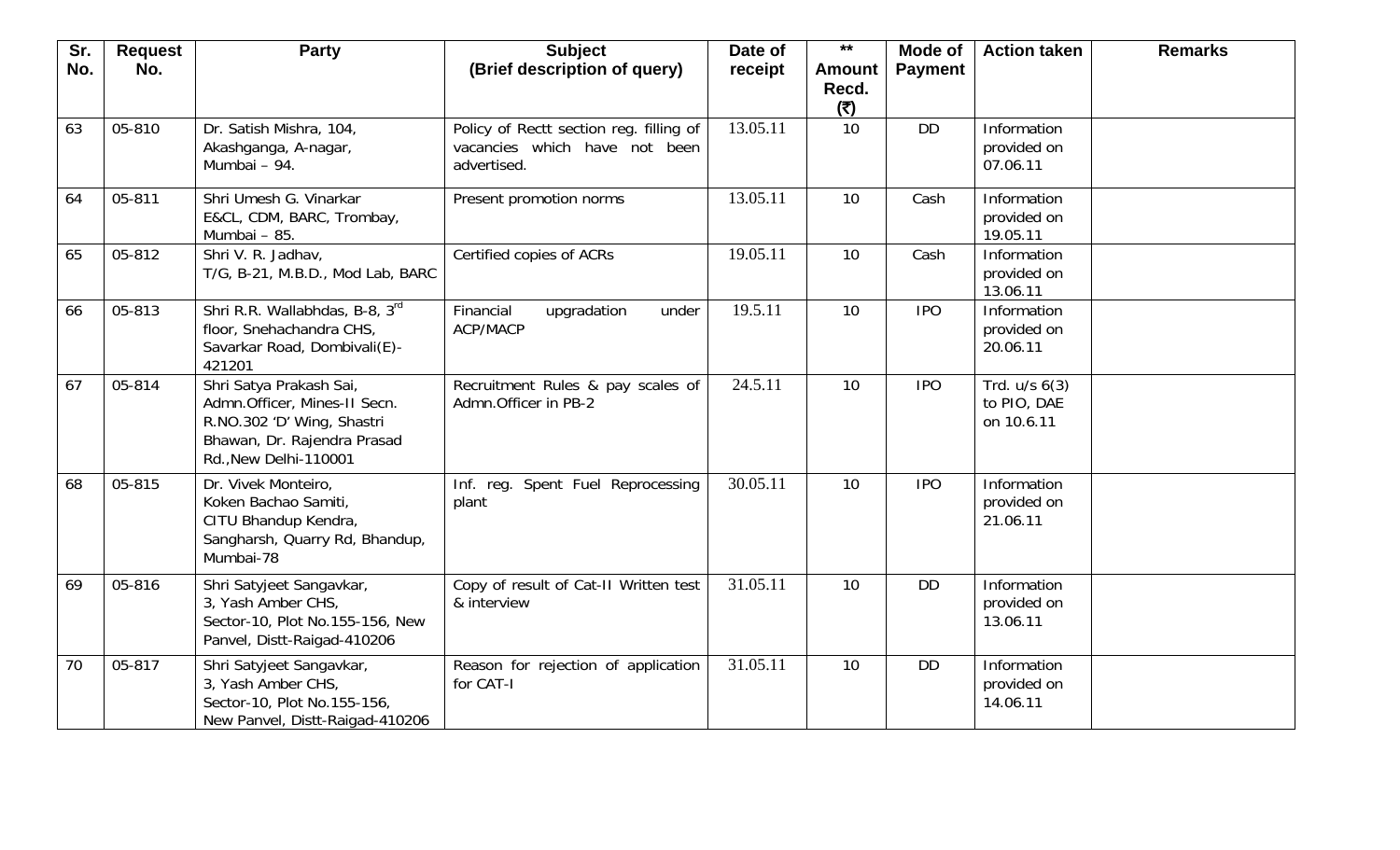| Sr.<br>No. | <b>Request</b><br>No. | <b>Party</b>                                                                                                    | <b>Subject</b><br>(Brief description of query)                                           | Date of<br>receipt | $***$<br><b>Amount</b> | Mode of<br><b>Payment</b> | <b>Action taken</b>                                            | <b>Remarks</b>                  |
|------------|-----------------------|-----------------------------------------------------------------------------------------------------------------|------------------------------------------------------------------------------------------|--------------------|------------------------|---------------------------|----------------------------------------------------------------|---------------------------------|
|            |                       |                                                                                                                 |                                                                                          |                    | Recd.<br>(5)           |                           |                                                                |                                 |
| 71         | 05-818                | Shri B.B. Nawle,<br>Kendriya Vidyalaya Sangatan,<br>Resional Office, IIT Pawai,<br>Mumbai-400 076.              | Inf. reg. Staff Car drivers                                                              | 31.05.11           | 10                     | <b>IPO</b>                | Information<br>provided on<br>22.06.11                         |                                 |
| 72         | 05-819                | Smt Rajeshwari M.P.,<br>D/o Puttegowda M.S., Maralagala<br>Villege, Srirangapattana(T),<br>Mandya(D), Karnataka | Inf. on QIS                                                                              | 31.05.11           | 10                     | <b>IPO</b>                | Information<br>provided on<br>13.06.11                         |                                 |
| 73         | 06-820                | Shri M.K. Tarale,<br>Sukhwani Residency,<br>Ganesh Nagar, Dapodi,<br>Pune - 411 012                             | Inf. reg. supplyinstallation etc. of<br>process cooling water sytem for<br><b>LEHPPA</b> | 01.06.11           | 10                     | <b>DD</b>                 | Information<br>provided on<br>30.06.11                         |                                 |
| 74         | 06-821                | Smt A. V. Bhavtankar,<br>Opp KOEL, Ashok Bhoite Nagar,<br>Manaji Bag, Kirkee, Pune-411003                       | Inf. reg. IPD BARC                                                                       | 01.06.11           | 10                     | <b>DD</b>                 | Information<br>provided on<br>30.06.11                         |                                 |
| 75         | 06-822                | Shri P.S. Shanmugam, NDDP,<br>BARC Facilities, Kalpakkam,<br>Kanchipuram Dstt.T.N.-603 102                      | Contribution deposited in NCPF                                                           | 02.06.11           | Paid at<br>PFRDA       | $\blacksquare$            | Trd $u/s$ 6(3) to<br>PIO, BARC(F),<br>Kalpakkam on<br>06.06.11 | Recd. u/s6(3) from PIO,<br>DAE. |
| 76         | 06-823                | Shri Rajkumar Rajak,<br>195, Sanora, Near Kailash Parvat,<br>Barwasagar, Jhansi-284201 (UP)                     | Marks secured in OCES/DGFS-2011                                                          | 03.06.11           | 10                     | <b>IPO</b>                | Information<br>provided on<br>14.06.11                         |                                 |
| 77         | $06 - 824(1)$         | Shri Satyajeet Sangavkar,<br>033, Yesh Amber CHS,<br>Sector-10, Plot No. 155-156,<br>New Panvel, Destt-Raigad   | Copy of answer sheet of candidate<br>who were qualified in W.T.-CAT-II                   | 03.06.11           | 10                     | <b>DD</b>                 | Information<br>provided on<br>10.06.11                         |                                 |
| 78         | $06-824(2)$           | Shri Satyajeet Sangavkar,<br>033, Yesh Amber CHS,<br>Sector-10, Plot No. 155-156,<br>New Panvel, Destt-Raigad   | Copy of answer sheet of candidate<br>who were not qualified in interview<br>- CAT-II     | 03.06.11           | 10                     | <b>DD</b>                 | Information<br>provided on<br>10.06.11                         |                                 |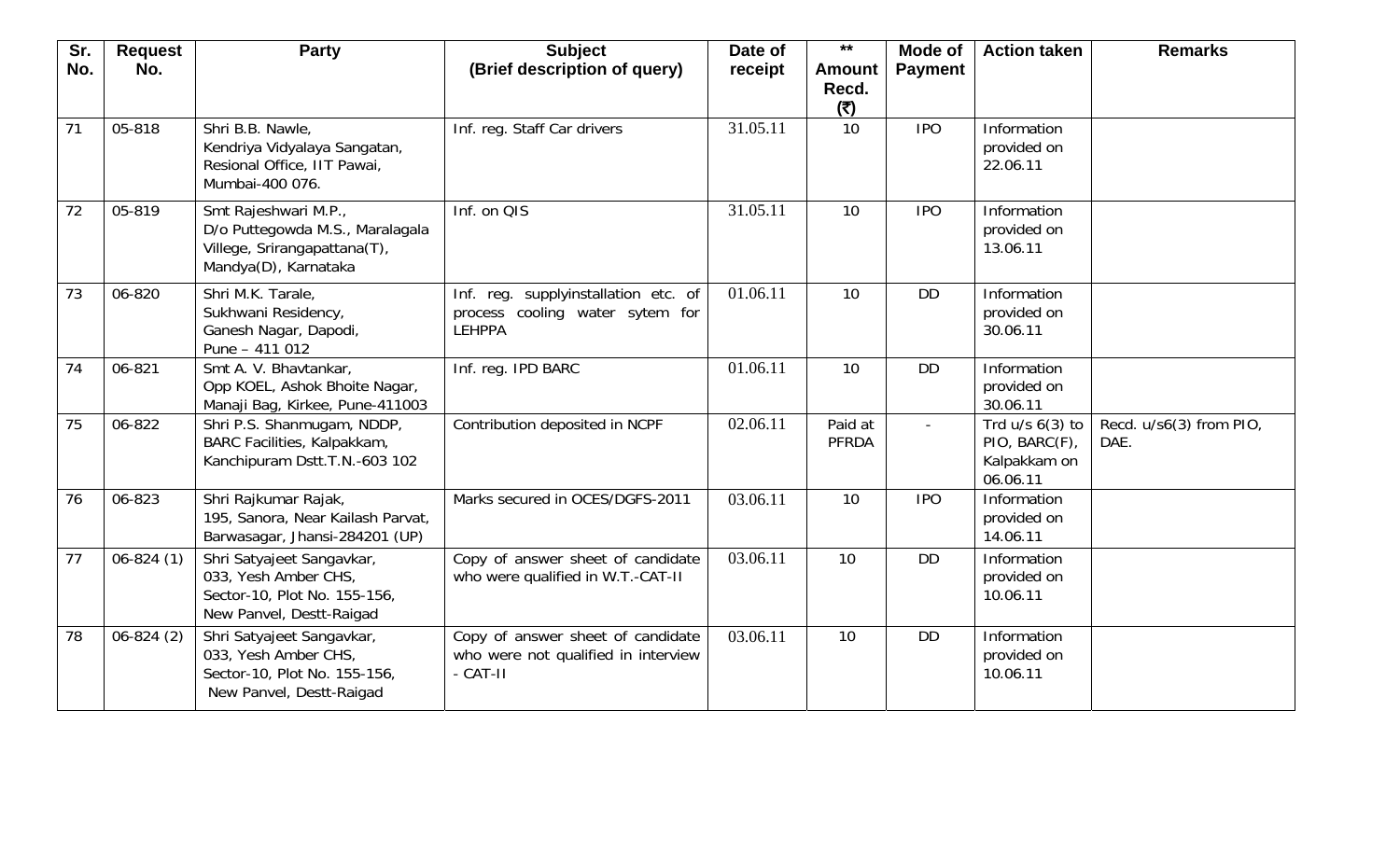| Sr. | <b>Request</b> | <b>Party</b>                                                                                                                   | <b>Subject</b>                                                                           | Date of  | $***$                  | <b>Mode of</b> | <b>Action taken</b>                          | <b>Remarks</b>    |
|-----|----------------|--------------------------------------------------------------------------------------------------------------------------------|------------------------------------------------------------------------------------------|----------|------------------------|----------------|----------------------------------------------|-------------------|
| No. | No.            |                                                                                                                                | (Brief description of query)                                                             | receipt  | <b>Amount</b><br>Recd. | <b>Payment</b> |                                              |                   |
|     |                |                                                                                                                                |                                                                                          |          | (₹)                    |                |                                              |                   |
| 79  | 06-825         | Shri V.C. Nayak,<br>C/o Atul Priyadarshi,<br>J-32, Flat No.19, Galino-5, New<br>Dogra Clink, Laxumi Nagar,<br>New Delhi-110092 | Marks Secured in OCES/DGFS-2011                                                          | 03.06.11 | 10                     | <b>IPO</b>     | Information<br>provided on<br>17.06.11       |                   |
| 80  | $06 - 826(1)$  | Shri Satyajeet Sangavkar,<br>003, Yesh Amber CHS, Sector-10,<br>Plot No.155-156, New Panvel,<br>Destt. Raigad.                 | Copies of answer sheet of selected<br>condidate<br>in<br>written<br>exam.<br>01/2007/R-I | 06.06.11 | 10                     | <b>DD</b>      | Information<br>provided on<br>10.06.11       |                   |
| 81  | $06 - 826(2)$  | Shri Satyajeet Sangavkar,<br>003, Yesh Amber CHS, Sector-10,<br>Plot No.155-156, New Panvel,<br>Destt. Raigad                  | Copies of answer sheet not qualified<br>condidate of Cat-II-01/2007                      | 06.06.11 | 10                     | DD             | Information<br>provided on<br>10.06.11       |                   |
| 82  | 06-827         | Dr. Vishvas M. Kulkarni,<br>Plant Cell culture Technology<br>Section, NABTD, BARC,<br>Trombay-400 085                          | of application &<br>List<br>proposals<br>Scientists to IBSC-BARC                         | 07.06.11 | 10                     | Cash           | <b>Under Process</b>                         |                   |
| 83  | 06-828         | Shri Santosh K. Mishra, 10,<br>Deepak-A, Anushakti Nagar-94.                                                                   | Certified copy with seal of the<br>stafuess ATR on the letter                            | 07.06.11 | 10                     | <b>IPO</b>     | Information<br>provided on<br>26.06.11       |                   |
| 84  | 06-829         | Shri Tushar K. Roy,<br>S/o. S.K. Roy, Near B.C. Roy Poly<br>Clinic, Circus Maidan, Kantwa,<br>Burdwan-713030(W.B.)             | Inf. reg. OCES/DGFS-2011                                                                 | 08.06.11 | 10                     | <b>IPO</b>     | Information<br>provided on<br>21.06.11       |                   |
| 85  | 06-830         | Dr. B.B. Singh,<br>D-7 Fairlawn, V.N. Purav Marg,<br>Chembur, Mumbai-400 071.                                                  | Number of scientist in the Grades G,<br>$H, H+, OS & DS$                                 | 08.06.11 | 10                     | <b>IPO</b>     | Information<br>provided on<br>23.06.11       |                   |
| 86  | 06-831         | Shri K. S. Sailesh, Poornima,<br>Kattundi House, PO-Chazur,<br>Trichure, Kerala - 680571.                                      | Calculation for fusion reactor                                                           | 13.6.11  |                        | $\blacksquare$ | Query not<br>clear - replied<br>on 20.6.11   | IPO returned back |
| 87  | 06-832         | Dr. B. B. Singh, D-7, Fairlawn,<br>V. N. Purav Marg, Chembur,<br>Mumbai - 400 071.                                             | <b>Promotion Norms</b>                                                                   | 14.6.11  | 10                     | <b>IPO</b>     | Trd $u/s$ 6(3) to<br>PIO, DAE on<br>28.06.11 |                   |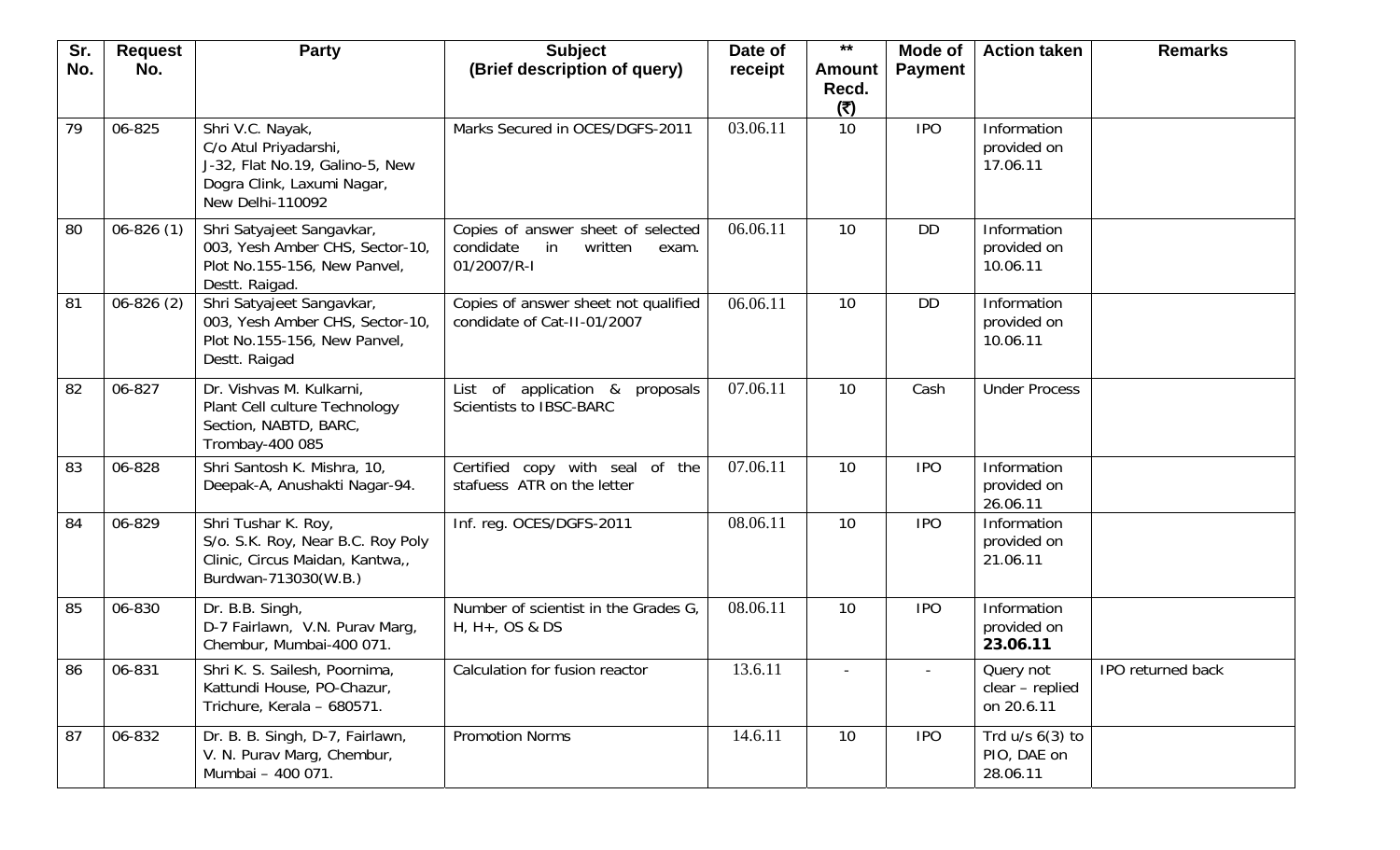| Sr.<br>No. | <b>Request</b><br>No. | <b>Party</b>                                                                                                     | <b>Subject</b><br>(Brief description of query)                                                                                     | Date of<br>receipt | $***$<br><b>Amount</b><br>Recd. | <b>Mode of</b><br><b>Payment</b> | <b>Action taken</b>  | <b>Remarks</b>                                   |
|------------|-----------------------|------------------------------------------------------------------------------------------------------------------|------------------------------------------------------------------------------------------------------------------------------------|--------------------|---------------------------------|----------------------------------|----------------------|--------------------------------------------------|
|            |                       |                                                                                                                  |                                                                                                                                    |                    | (5)                             |                                  |                      |                                                  |
| 88         | 06-833                | Shri Debashish Dutta, SO/D,<br>LEHIPA, Proj./NPD Van de Graff,<br>BARC, Trombay,<br>Mumbai-400 085.              | Information<br>regarding<br>Project<br>"Development of an Expansion<br>Turbine with gas bearing for Helium<br>& Hydrogen Liquifier | 15.6.11            | 10                              | Cash                             | <b>Under Process</b> |                                                  |
| 89         | 06-834                | Shri Mohandas Harris, T/F1,<br>Q.A.D., BARC                                                                      | <b>ACR Gradings</b>                                                                                                                | 15.6.11            | 10                              | Cash                             | <b>Under Process</b> |                                                  |
| 90         | 06-835                | Shri Subhasish Basak, Room #<br>203, Main Bldg., VECC, 1/AF<br>Saltlake, Kolkatta - 700 064                      | List<br>of<br>with<br>employees<br>corresponding<br>study/<br>degree<br>undertaken and period of study<br>leave                    | 20.6.11            | Paid at<br><b>DAE</b>           | $\sim$                           | <b>Under Process</b> | Recd. u/s6(3) from PIO,<br>DAE.                  |
| 91         | 06-836                | Shri K. R. Krishna Murthy, Plot-42,<br>Ashok Manipuri Colony, Kapra, E.<br>C. I. L. (Po), Hyderabad - 500<br>062 | Copy of Allocation order Training<br>School, 2 <sup>nd</sup> Batch                                                                 | 22.6.11            | Paid at<br><b>DAE</b>           |                                  | <b>Under Process</b> |                                                  |
| 92         | 06-837                | Shri Nirmal Kumar Kushwaha,<br>35/33 Rasulabad, Teliyerganj,<br>Allahabad, UP-211004                             | Cut off marks for OCES/DGFS<br>2011                                                                                                | 22.6.11            | 10                              | <b>IPO</b>                       | <b>Under Process</b> |                                                  |
| 93         | 06-838                | Smt. Prema Chowdhari, 206 Kaji<br>Kheda, Harjendar Nagar,<br>Kanpur - 208 007                                    | Information on Direct Recruitment<br>and Limited Departmental Exam                                                                 | 22.6.11            | 10                              | Cash                             | <b>Under Process</b> |                                                  |
| 94         | 06-839                | Shri Debashish Dutta, SO/D,<br>LEHIPA Proj/NPD, Van-de-graf<br>Bldg., BARC                                       | Application for transfer to RRCAT<br>Indore                                                                                        | 23.6.11            | 10                              | Cash                             | <b>Under Process</b> |                                                  |
| 95         | 06-840                | Dr. A. Sankaranarayanan<br>1-Anand Bhavan, Breach Candy,<br>Mumbai 400 026                                       | Data on Chemical Hormesis in BARC<br>Comunity                                                                                      | 23.6.11            | 10                              | Cash                             | <b>Under Process</b> |                                                  |
| 96         | 06-841                | Dr. Sudhir Dahiya, C-31,<br>Ujjawalnagar, Sipat,<br>Bilaspur (CG) - 495555                                       | Rules for payment of Gratuity                                                                                                      | 23.6.11            | 10                              | <b>IPO</b>                       | <b>Under Process</b> | Fee and original application<br>recd. on 28.6.11 |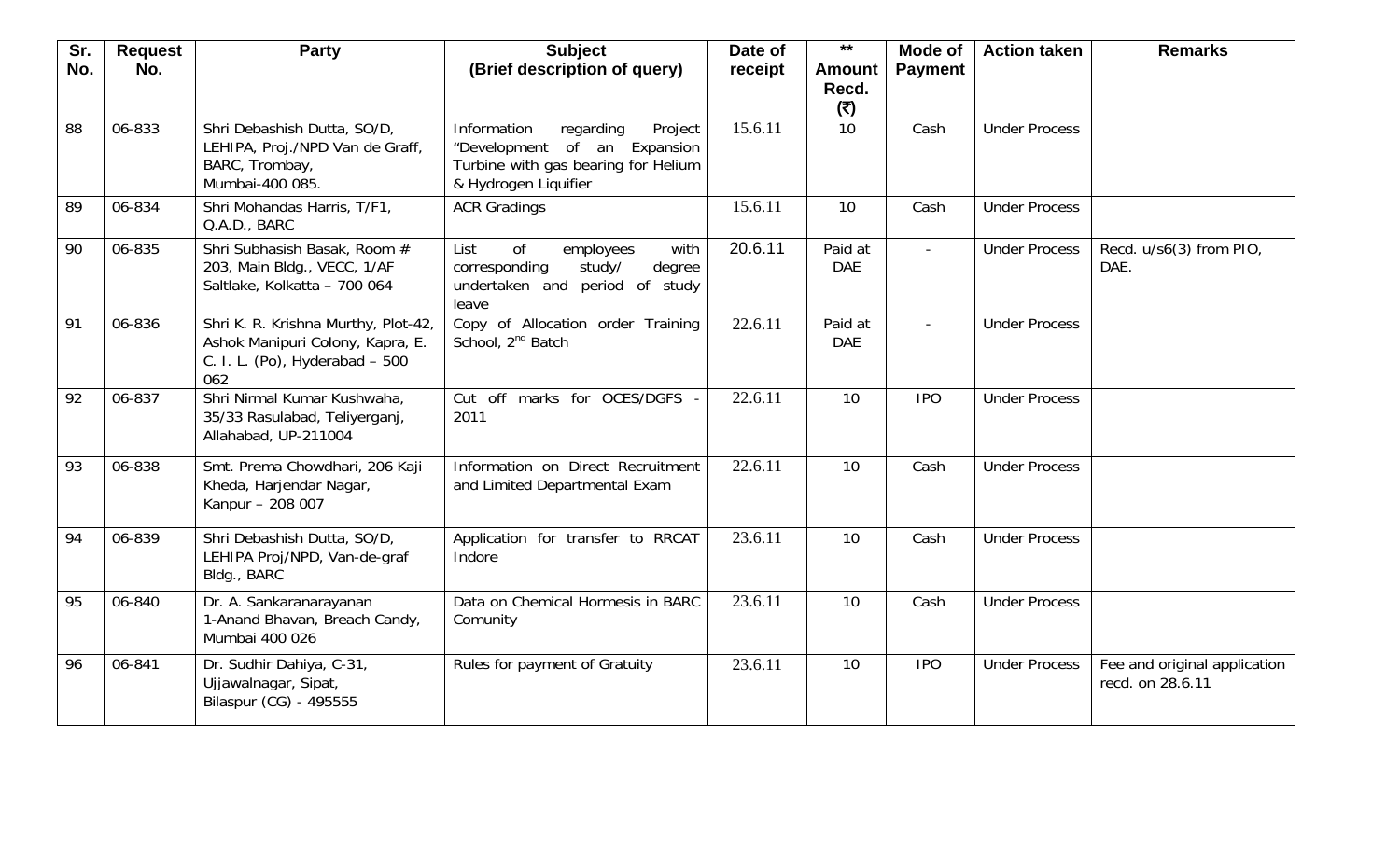| Sr.<br>No. | <b>Request</b><br>No. | <b>Party</b>                                                                                                                            | <b>Subject</b><br>(Brief description of query)                                                | Date of<br>receipt | $***$<br><b>Amount</b><br>Recd. | <b>Mode of</b><br><b>Payment</b> | <b>Action taken</b>                                                                                                                 | <b>Remarks</b> |
|------------|-----------------------|-----------------------------------------------------------------------------------------------------------------------------------------|-----------------------------------------------------------------------------------------------|--------------------|---------------------------------|----------------------------------|-------------------------------------------------------------------------------------------------------------------------------------|----------------|
| 97         | 06-842                | Shri Devidas P. Chikane, Bdlg.1,<br>Room 17, Ganesh Apartment,<br>Chitranjandas Road, Dombivali(E),<br>Thane-421 201                    | Details of officials selected in I.I.T.<br>& sponsored for P.G. Programme.                    | 27.6.11            | (5)<br>10                       | Cash                             | <b>Under Process</b>                                                                                                                |                |
| 98         | $06 - 843(1)$         | Shri Rajendra P.Madgaonkar,<br>TMS, BARC, Trombay, Mumbai                                                                               | <sub>of</sub><br><b>BARC</b><br>Attendance<br>record<br>employees.                            | 27.6.11            | 10                              | Cash                             | <b>Under Process</b>                                                                                                                |                |
| 99         | $06 - 843(2)$         | Shri Rajendra P.Madgaonkar,<br>TMS, BARC, Trombay, Mumbai                                                                               | Reason for termination of services<br>of Shri Vijay Kadam.                                    | 27.6.11            | 10                              | Cash                             | <b>Under Process</b>                                                                                                                |                |
| 100        | 06-844                | Shri Vinit Sahdev Pawar, A/3,<br>Shivtej Soc., in front of Y.C.S.<br>School, Utkarsh Nagar,<br>Bhandup(W), Mumbai-400078                | Copy of regulation/ notification<br>stating the height restriction around<br><b>BARC</b> area | 27.6.11            | 10                              | Cash                             | <b>Under Process</b>                                                                                                                |                |
| 101        | 06-845                | Dr.Sreeramappa, Type-IV, G-II,<br>TAPS Colony, PO-TAPP, Via-<br>Boisar, Tal. Talghar, Distt. Thane-<br>401 504, under the RTI Act, 2005 | DPC Constituted for medical officers<br>interview                                             | 28.6.11            |                                 |                                  | <b>Invalid IPO</b><br>returned to<br>applicant and<br>advised to<br>refer the<br>application to<br><b>CPIO NPCIL</b><br>on 01.07.11 |                |
| 102        | 06-846                | Shri R.P. Thorat, A/104, Shree<br>Shiv Sai Palace, Siddharth Nagar,<br>Vasind(W), Tal.Shahapur,<br>Distt.Thane-421 604                  | Influence Zone and restrictions on<br>development of buildings from<br>periphery of BARC      | 30.6.11            | 10                              | B/C                              | <b>Under Process</b>                                                                                                                |                |
| 103        | 06-847                | Shri Deepak Vohra, R2-84, Block-<br>B, Old Roshan Pura Extension,<br>Najafgarh, New Delhi - 110 043                                     | Marks secured in OCES / DGFS 2011                                                             | 30.6.11            | Paid at<br><b>DAE</b>           |                                  | <b>Under Process</b>                                                                                                                |                |

**\*\*** Amount received includes application fee and documentation charges.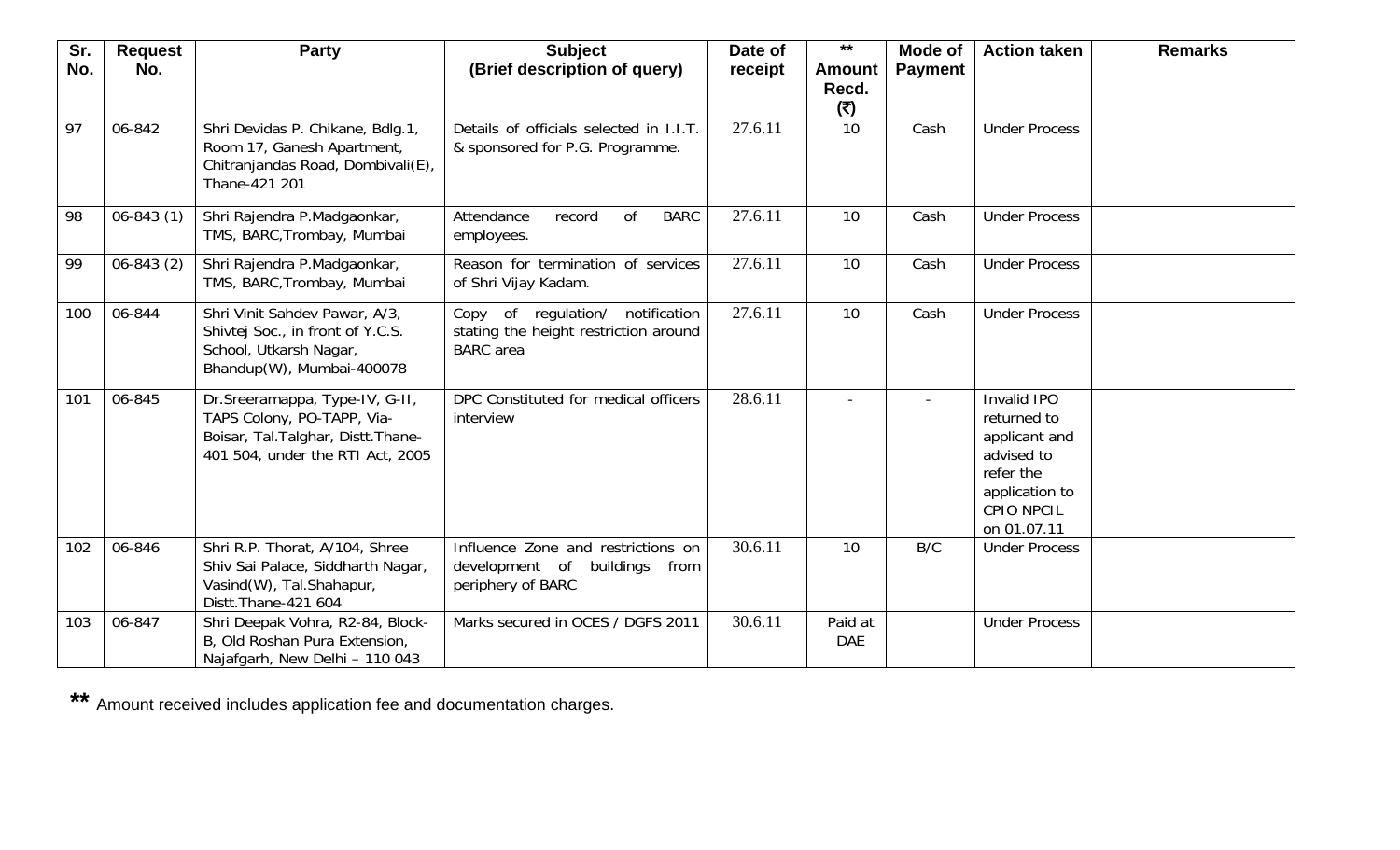## **FIRST APPEAL**

| Sr.            | <b>Request</b> | <b>Party</b>                                                                                                                                                                               | <b>Subject</b>                                                                                | Date of  | $***$                         | <b>Mode of</b> | <b>Action taken</b>                    | <b>Remarks</b>                                                           |
|----------------|----------------|--------------------------------------------------------------------------------------------------------------------------------------------------------------------------------------------|-----------------------------------------------------------------------------------------------|----------|-------------------------------|----------------|----------------------------------------|--------------------------------------------------------------------------|
| No.            | No.            |                                                                                                                                                                                            | (Brief description of query)                                                                  | receipt  | <b>Amount</b><br>Recd.<br>(5) | <b>Payment</b> |                                        |                                                                          |
| $\mathbf 1$ .  | 12-701         | Shri Y. Tyagi<br>D-4516, RRCAT Colony, PO<br>RRCAT, Indore - 452 013.                                                                                                                      | qualification<br>Additional<br>for<br>departmental promotion                                  | 21.12.10 |                               |                | Information<br>provided on<br>12.01.11 | Appeal dated 20.03.2011<br>recd on 30.03.11 disposed<br>of on 19.4.11.   |
| 2.             | 01-706         | Smt. Suruchi Sharma,<br>Vatsalya, 19, Cantonment Colony,<br>Dr. Ambedkar Ngr, MHOW (M.P)-<br>453 441                                                                                       | Syllabus/copies<br>of<br>previous<br>papers/percentage of mark of Addn.<br>qualifying exam    | 10.01.11 |                               |                | Information<br>provided on<br>15.03.11 | Appeal dated 07.04.2011<br>recd on 11.04.11 disposed<br>of on 27.4.11.   |
| 3.             | 02-729         | Shri J.Jagan, H/B, EC No.5903,<br>Plant-BARC-TS, NFC(60), ECIL PO,<br>Hyderabad-500062                                                                                                     | for<br>(Trade<br>Norms<br>Helpers<br>&<br>Costmetic) promotion                                | 04.02.11 |                               |                | Information<br>provided on<br>08.02.11 | Appeal dated 18.03.2011<br>recd on 28.03.11 disposed<br>of on 15.4.11.   |
| 4              | 02-730         | Shri B.S. Saraswat, HPU, RAPS<br>1&2, PO-Anushakti, Via Kota,<br>Rajasthan-323303                                                                                                          | Delay in payment of retirement<br>dues                                                        | 04.02.11 |                               |                | Information<br>provided on<br>02.03.11 | Appeal dated 14.03.2011<br>recd on 29.03.2011<br>disposed of on 15.4.11. |
| 5              | 02-732         | Shri Dilip Y.Lad, Spl.Recovery<br>Officer, C-op. Soc., Maharashtra<br>State, C/o.Vishal Janseva Co-<br>op.Cr.Soc., Shop No.3, Gold-Mist,<br>Thakur Complex, Kandivali(E),<br>Mumbai-400101 | Details of Salary etc. in. r/o Shri<br>Dhondiram Rama Jadhav, H(BC),<br>Tr.Divn., EmpNo.16226 | 07.02.11 |                               |                | Information<br>provided on<br>23.03.11 | Appeal dated 15.4.2011<br>disposed of on 13.5.11.                        |
| 6              | 02-747         | Shri M. C. Goel, 33, Venkatgiri,<br>A'nagar, Mumbai - 400 094.                                                                                                                             | Promotion norms of all grades                                                                 | 18.2.11  |                               |                | Information<br>provided on<br>18.03.11 | Appeal dated 12.4.2011<br>disposed of on 2.5.11.                         |
| $\overline{7}$ | 02-749         | Shri Sanjay P. Pardhi, Tech.F1,<br>CDM, BARC, Trombay, Mumbai-<br>400085                                                                                                                   | Deptt. Qualifying Exam.                                                                       | 18.02.11 |                               |                | Information<br>provided on<br>17.03.11 | Appeal dated 15.4.2011<br>disposed of on 2.5.11                          |
| 8              | 02-750         | Shri V.B.Chandran, Steno.Gr.I,<br>Em.No.9107, Dhruva,<br>BARC, Trombay, Mumbai-400085                                                                                                      | Signed copy of PF Annual Statement                                                            | 22.02.11 | $\overline{a}$                | $\overline{a}$ | Information<br>provided on<br>16.03.11 | Appeal dated 30.03.2011<br>disposed of on 18.4.11.                       |
| 9              | 02-752         | Shri K.K. Verma, RTD/Hall-7,<br>BARC, Trombay,<br>Mumbai-400085                                                                                                                            | Benefits to<br>Physically challenged<br>persons                                               | 28.2.11  |                               |                | Information<br>provided on<br>28.3.11  | Appeal dated 21.4.2011<br>disposed of on 16.5.11.                        |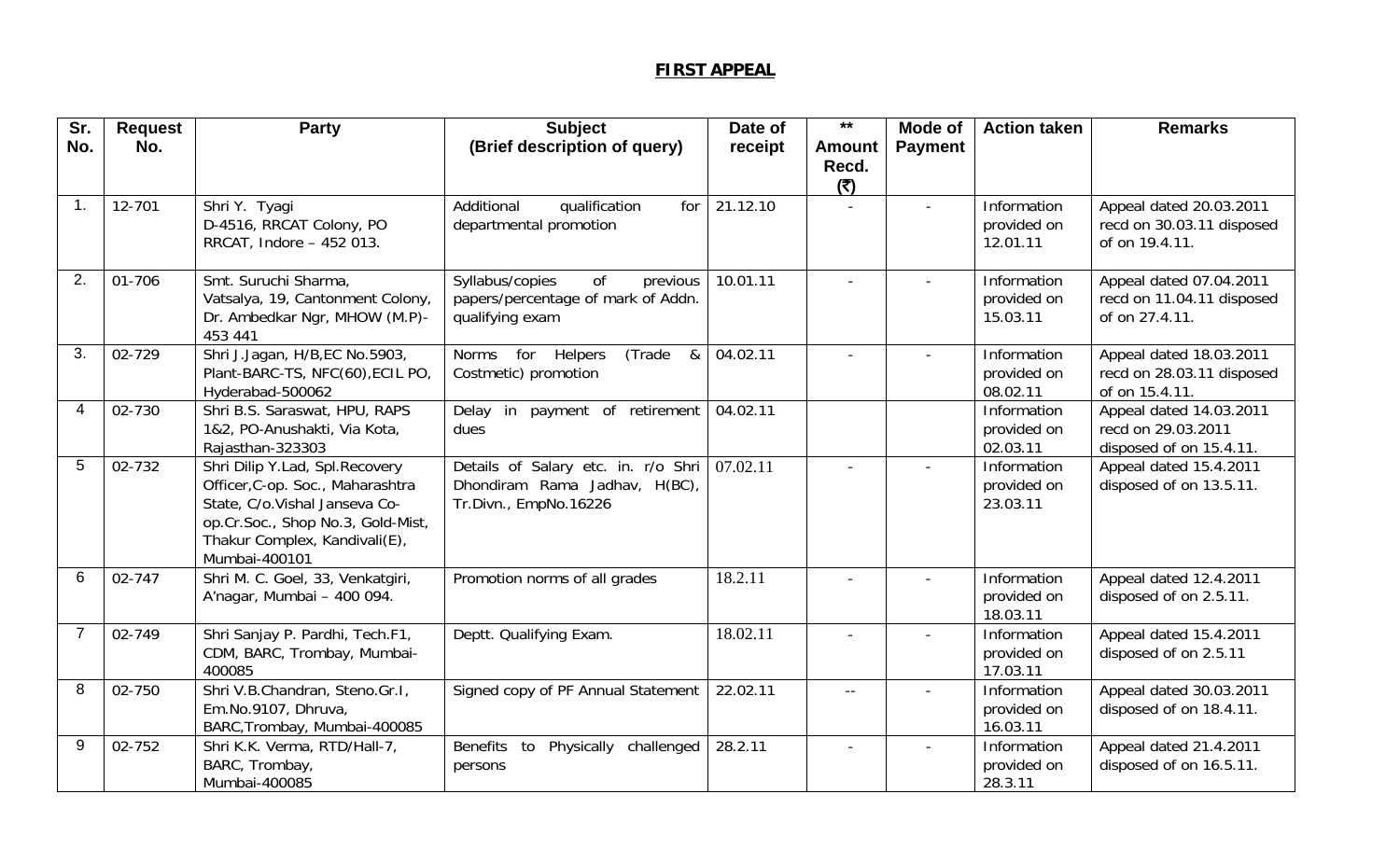| 10 | 02-754      | Shri G.Q. Sofi, HVD-1, NRL,<br>BARC/SGR, APsD, Srinagar                            | Payment of PRIS (G)                                                                                                         | 28.2.11  |  | Information<br>provided on<br>17.3.11  | Appeal dated nil recd. on<br>5.4.2011 disposed of on<br>20.4.11.      |
|----|-------------|------------------------------------------------------------------------------------|-----------------------------------------------------------------------------------------------------------------------------|----------|--|----------------------------------------|-----------------------------------------------------------------------|
| 11 | 03-756      | Shri R. K. Gupta, 701,<br>Sterling Apt., LJG Marg, Deonar,<br>Mumbai - 88          | Particulars of disabled employees<br>and facilities provided to them.                                                       | 04.3.11  |  | Information<br>provided on<br>24.3.11  | Appeal dated 24.4.11 recd.<br>on 28.4.2011 disposed of<br>on 19.5.11. |
| 12 | 03-758      | Shri G. P. Singh, Sr. Security<br>Guard, Security Section<br>(PRAFPUL, S Site)     | Training to<br>Regarding<br>Security<br>Guard                                                                               | 04.3.11  |  | Information<br>provided on<br>29.3.11  | Appeal recd. on 26.4.2011<br>disposed of on 23.5.11.                  |
| 13 | 03-759      | Shri N. M. Gandhi, RB&HSD,<br>BMG, BARC                                            | Particulars of Officers who had been<br>abroad for postdoctoral research<br>while on EOL                                    | 10.3.11  |  | Information<br>provided on<br>28.3.11  | Appeal recd. on 27.4.2011<br>disposed of on 25.5.11.                  |
| 14 | 03-761      | Shri. Sudarshan Nair ,Sahyadri<br>$C/17$ , A Nagar, Mumbai-400094                  | Clarification reg. pay fixation.                                                                                            | 15.03.11 |  | Information<br>provided on<br>31.3.11  | Appeal recd. on 2.5.2011<br>disposed of on 23.5.11.                   |
| 15 | 03-762      | Shri Yagyaprakash Mishra, N-4<br>old Mandala, BARC<br>Col., Trombay, Mumbai-400088 | Clarification reg. pay fixation.                                                                                            | 15.03.11 |  | Information<br>provided on<br>31.3.11  | Appeal recd. on 2.5.2011<br>disposed of on 23.5.11.                   |
| 16 | 03-776      | Shri J.R.S. Reddy, C-5-1/6, D. No.<br>224, HWPM Colony,<br>Aswapuram - 507 116.    | Criteria for payment of PRIS (G)                                                                                            | 29.3.11  |  | Information<br>provided on<br>25.04.11 | Appeal dtd.13.5.11 recd. on<br>18.5.2011 disposed of on<br>10.6.11.   |
| 17 | 04-796      | Shri R. Shankar, IC No. 6048,<br>SA/D, RPSD, RPG, IGCAR,<br>Kalpkkam-603102        | Guidelines<br>for<br>promotion<br>on<br>acquiring higher qualification                                                      | 25.04.11 |  | Information<br>provided on<br>11.05.11 | Appeal recd. on 25.5.2011<br>disposed of on 16.6.11.                  |
| 18 | $04-797(5)$ | Shri Vikas K. Telang, SO/F, RED,<br><b>BARC</b>                                    | List of names of officers from RED<br>promoted from SO/F to SO/G in<br>min. residency period of 5 years and<br>also 6 years | 25.04.11 |  | Information<br>provided on<br>13.05.11 | Appeal dated 16.06.2011 is<br>under process.                          |